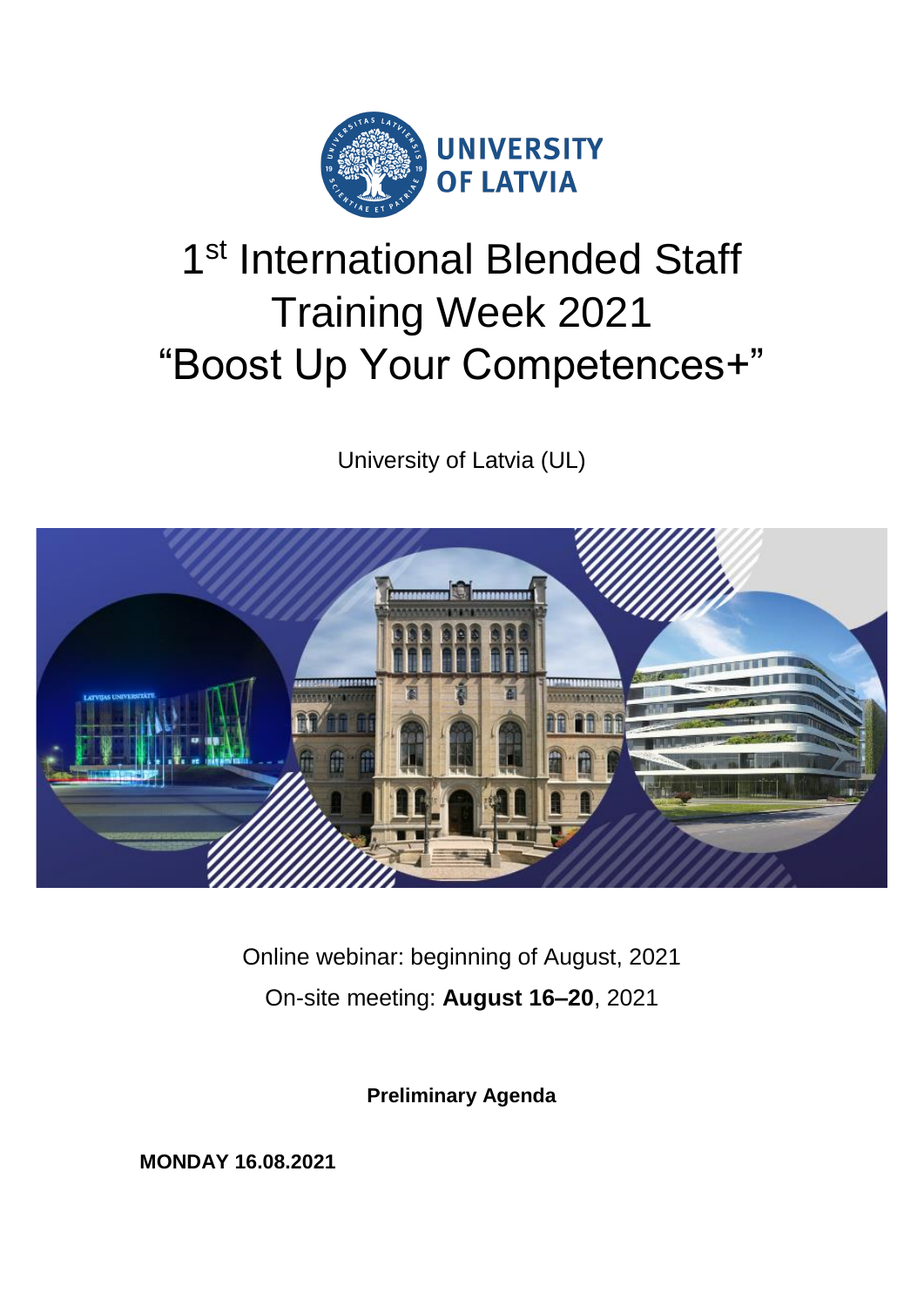## Address: Raina Blvd. 19

| 10:00-10:30 | Registration at the lobby of the main building of<br>the UL        |
|-------------|--------------------------------------------------------------------|
| 10:30-11:00 | Welcome Speech and Opening of the UL Staff<br><b>Training Week</b> |
| 11:00-13:00 | Warm-up workshop: Best practices                                   |
| 13:00-14:00 | Free time for lunch                                                |
| 14:00-15:30 | Lecture: Intercultural competences                                 |
| 15:30-16:30 | Tour of the main building of the UL                                |
| 17:00       | <b>Welcome Party</b>                                               |

# **TUESDAY 17.08.2021**

Address: Jelgava Str. 1 (House of Nature)

| 8:50          | Gathering in the lobby of the new campus of the<br>UL (House of Nature) |
|---------------|-------------------------------------------------------------------------|
| 09:00-10:30   | Workshop: Time Management Part I                                        |
| 10:30-10:50   | Coffee break                                                            |
| 10:50-12:20   | Workshop: Time management Part II                                       |
| 12:20 - 13:30 | Free time for lunch                                                     |
| 13:30-15:00   | New Campus Tour                                                         |
| 16:00-17:00   | Old City Tour                                                           |

### **WEDNESDAY 18.08.2021**

Address: Jelgava Str. 1 (House of Nature)

| 09:00-10:30 | Workshop: Stress Management Part I |
|-------------|------------------------------------|
| 10:30-10:50 | Coffee break                       |